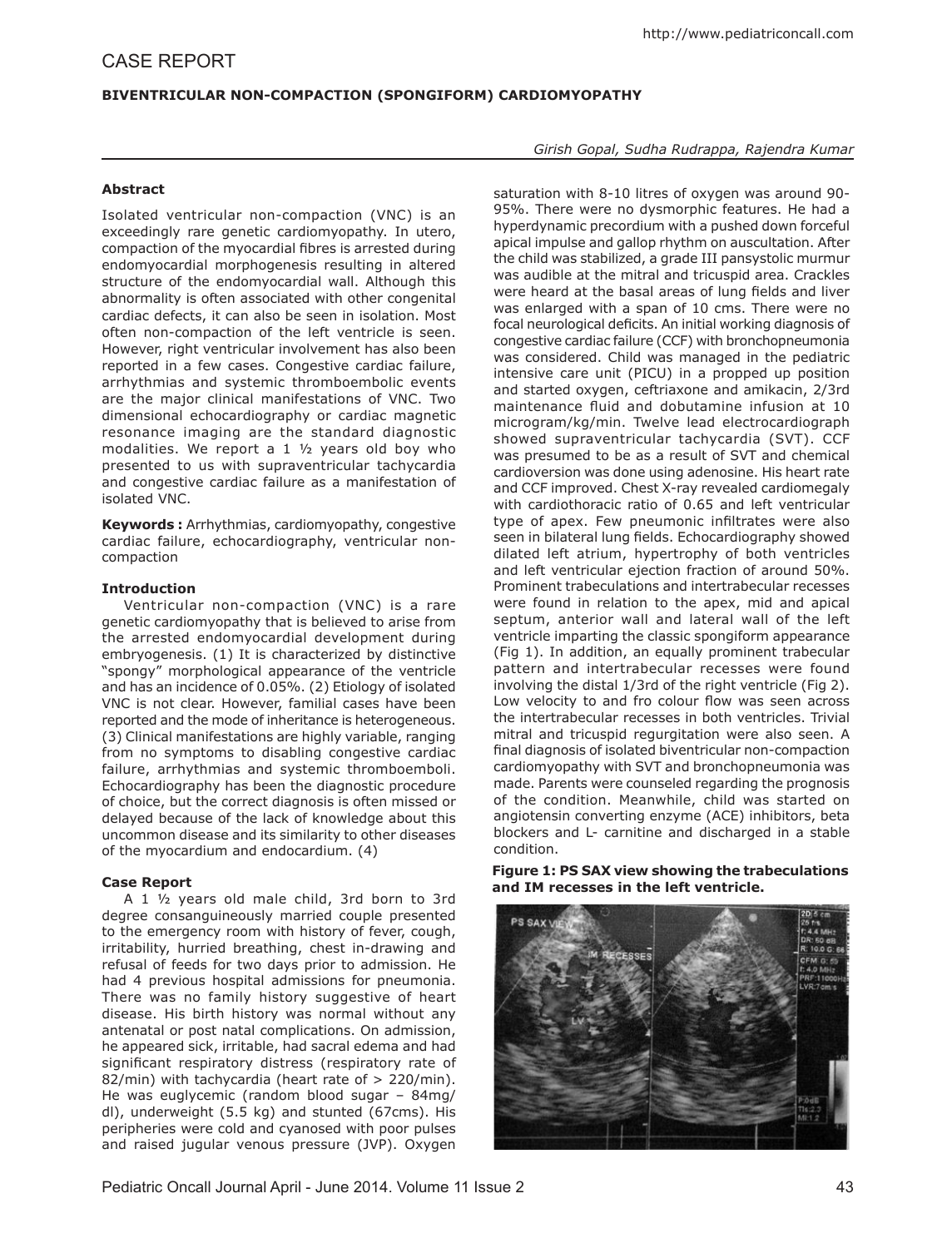**Figure 2: PS SAX view showing the trabeculations and IM recesses in the right ventricle.**



#### **Discussion**

Ventricular non-compaction (VNC) was initially described by Engberding and Bender in 1984. (5) VNC is classified by the American Heart Association as a primary genetic cardiomyopathy and is characterized by an altered myocardial wall with prominent trabeculae and deep intertrabecular recesses. (6)

Both familial and sporadic forms of non-compaction have been described. Although genes responsible for the sporadic forms have not yet been identified, genes responsible for some familial cases of VNC have been described and have been linked to a mutation in the G4.5 gene of Xq28 chromosome region. Males appear to be affected more often than females, with males accounting for 56%-82% of cases. (4,5)

VNC can occur in isolation (IVNC) or in association with other congenital heart defects. Histologically IVNC differs from VNC associated with other congenital heart diseases in that the deep intertrabecular recesses communicate with the left ventricular cavity in the former and both the coronary circulation and left ventricle in the latter. The main cause of this disorder is due to an intrauterine arrest of normal myocardial development with lack of compaction of the loose myocardial meshwork. (4) Left ventricle is uniformly affected but biventricular non-compaction has been reported, with right ventricular non-compaction described in less than one-half of these patients. Because of difficulty in distinguishing normal variants in the highly trabeculated right ventricle from the pathological non-compacted ventricle, several authors dispute the existence of right ventricular non-compaction. (4,7). Our patient had biventricular affection.

VNC can present at any age. Three major clinical manifestations of VNC are congestive cardiac failure (CCF), arrhythmias (atrial arrhythmias, ventricular tachycardia and sudden cardiac arrest) and thromboembolic events. Findings vary among patients, ranging from asymptomatic left ventricular dysfunction to severe disabling CCF. Both systolic and diastolic ventricular dysfunction has been described in these patients. (1-4)

VNC can be diagnosed by 2D and colour Doppler echocardiography. Multiple prominent ventricular trabeculations with deep intertrabecular recesses are seen. Colour doppler imaging demonstrates blood flow through these recesses in continuity with the ventricular cavity. IVNC is diagnosed when the above criteria are satisfied and coexisting cardiac lesions, such as semilunar valve obstruction and coronary artery anomalies are excluded. Although echocardiography has been the diagnostic test of choice for VNC, other modalities including contrast ventriculography, computed tomography and MRI have been used for diagnosis. MRI is particularly useful in cases with poor echocardiographic image quality. (4)

Treatment for VNC focuses on the three major clinical manifestations viz. heart failure, arrhythmias and systemic embolic events. Medical therapy with ACE inhibitors and beta blockers for systolic and diastolic dysfunction is warranted. Patients with arrhythmias may need implantable pacemakers or cardioverterdefibrillator. Prevention of embolic complications is also an important management issue, and long-term prophylactic anticoagulation has been recommended for all patients with VNC irrespective of the presence or absence of thrombus. Heart transplantation is the only option for patients with refractory CCF. (4) Since familial cases of VNC have been reported, all first degree relatives of patients with diagnosed VNC need to be screened with echocardiography in order to detect asymptomatic cases. (5)

Patients with VNC carry a uniformly poor prognosis with high mortality of upto 60% within 5 years of diagnosis. (4) Refractory CCF and ventricular arrhythmias (especially sudden cardiac death) are the usual causes of death in these patients.

#### **Conclusion**

VNC is a rare cardiomyopathy and biventricular involvement, though controversial, is even rarer. This disorder is usually accompanied by life threatening complications. Good quality echocardiography is the most important diagnostic tool. Standard medical therapy for management of CCF and arrhythmias, anticoagulants for prevention of systemic thromboembolic events play a very important role in improving the quality of life in these patients. Finally, patients with VNC should receive implantable cardioverter-defibrillator (ICD) therapy according to standard indications for primary and secondary prevention of sudden cardiac arrest.

#### **Conflict of Interest :** None

**Funding :** None

#### **References :**

- 1. Patil VC, Patil HV. Isolated Non–compaction cardiomyopathy presented with ventricular tachycardia. Heart Views 2011; 12: 74-78
- 2. Awasthy N, Tomar M, Radhakrishnan S. Isolated Biventricular Non-compaction in an adult with severe pulmonary hypertension: An association reviewed. Images Pediatr Cardiol 2012; 14: 1-5